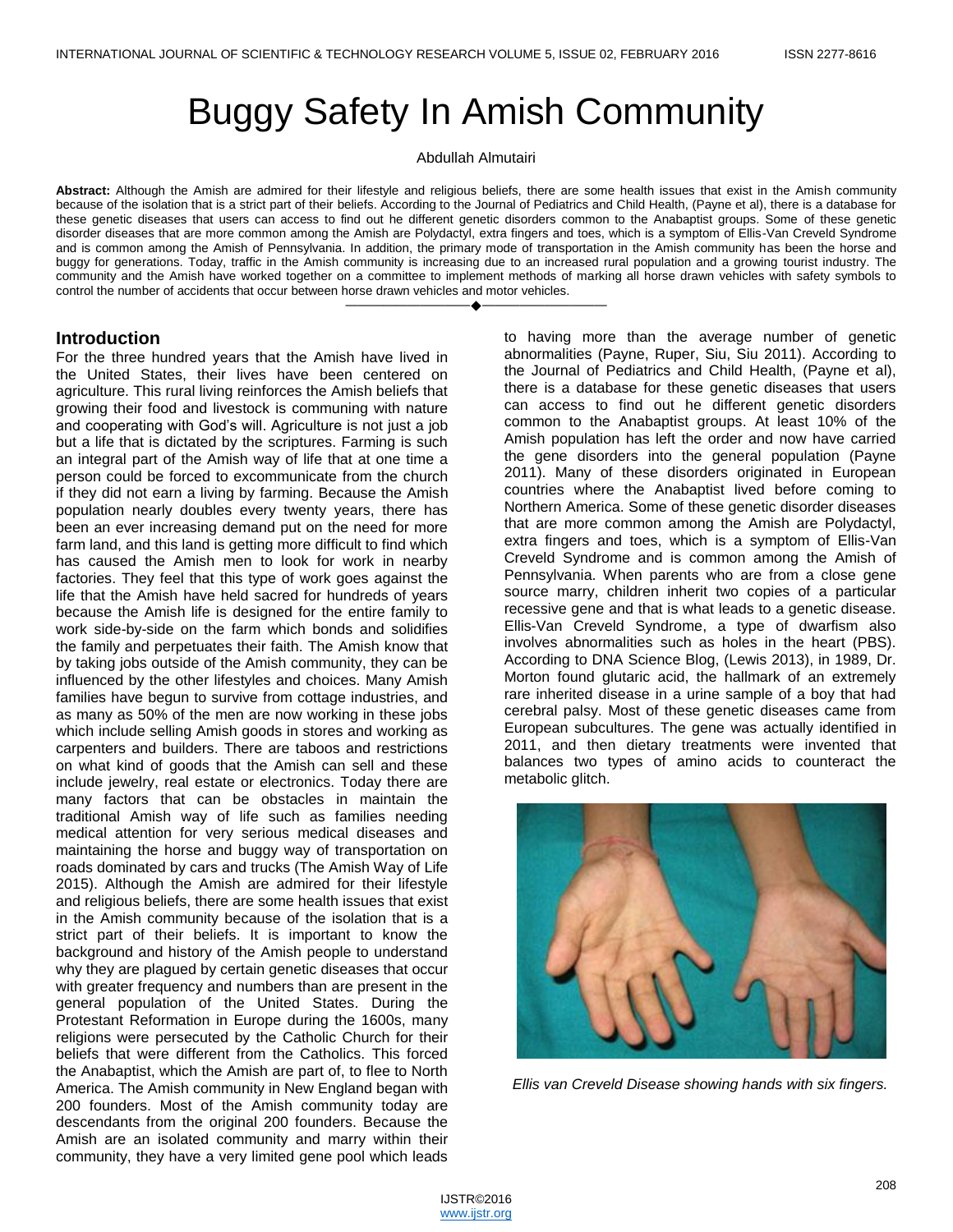

*Many children with Ellis van Creveld disease have dental abnormalities.*

Dr. Morton is the founder of the Clinic for Special Children which was built with funds from the Amish community and is located on Stoltzfus family farm. It is run without electricity and modern machinery, and there is a strong reliance on other sources of power. The clinic sees 2,300 children with 140 recessive disorders and 500 adults with these disorders (Lewis 2013). It is unusual for the Amish community to want to seek outside people and buildings other than their own to be build on their land, but the community has embraced this clinic. Because the Amish have no health care insurance and only rely on their own resources or those of the church community, the clinic is the only way that they can have affordable care for their children with genetic diseases. The individual and the church community can only bear so much financial burden, and it becomes too expensive for the church community to afford care for extremely sick children (Garu 2012). When the expense of a seriously disabled child becomes more than the community can handle, many parents decide to forgo medical treatment. Some of the ways that the children's clinic affordable and looks for ways to cure children of genetic diseases:

- 1. Newborn screenings
- 2. Molecular diagnosis
- 3. Pediatric treatments
- 4. In house labs to reduce the cost of sending lab work out.

All of these methods can be used to find ways to treat children with Amish genetic disorders. If genetic diseases are found early in the newborn stage, the children will have a chance to receive treatment that could keep the disease from progressing. I would also recommend that the Amish couples should be required to have genetic testing before marriage. This would at least let the Amish couple know if they are potentially having children with genetic diseases. It is heart breaking to see families who are have children with disabilities, and it is not really fair to bring children in the world that have to live with such horrible deformities and retardation. There has to be a way to stop the cycle of people with the same recessive genes marrying each other. If possible, the Amish should look for ways to introduce new

people that do not have the same recessive genes into the community.

#### **Amish Buggy Safety**

The primary mode of transportation in the Amish community has been the horse and buggy for generations. Today, traffic in the Amish community is increasing due to an increased rural population and a growing tourist industry. The community and the Amish have worked together on a committee to implement methods of marking all horse drawn vehicles with safety symbols to control the number of accidents that occur between horse drawn vehicles and motor vehicles. The committee has created a standardized system of marking the Amish buggies so that everyone will recognize the buggies from a distance. This is the triangle that is on the back of buggies that indicates a vehicle that travels 25 mph or less. The fluorescent orange triangle can be seen in the daylight up to 1,000 feet. 9 out of 10 buggies that are hit from the rear happen during the daylight hours. On the outside of the fluorescent triangle is a reflective border that can be seen at night. . Some Amish communities in the New York area have been encouraged to follow new recommendations by state and local government to add more reflective markings and better lighting for the Amish buggies, According to an article in July 2015 in the Watertown Daily Times of Lawrence County, New York, (Newman 2015), state senator Patricia.



A. Richie and Sheriff Kevin M. Wells have recommended that the amount of reflective tape that is used on the Amish Buggies be increased from the present 72 square inches to 144 square inches. Also, it is recommended that the Amish buggies increase the quality of the required left headlight and paint the inside of the headlight white to reflect more light. These new recommendations will be voluntary because the Amish are following existing laws. The Amish leaders asked Sheriff to work with them until they are able to upgrade the red lanterns and add more lighting (Newman 2015). Stated in a doctoral paper by Cory Anderson of Ohio State University, the history of the fluorescent triangle dates back to 1963 when it was developed by the Ohio State